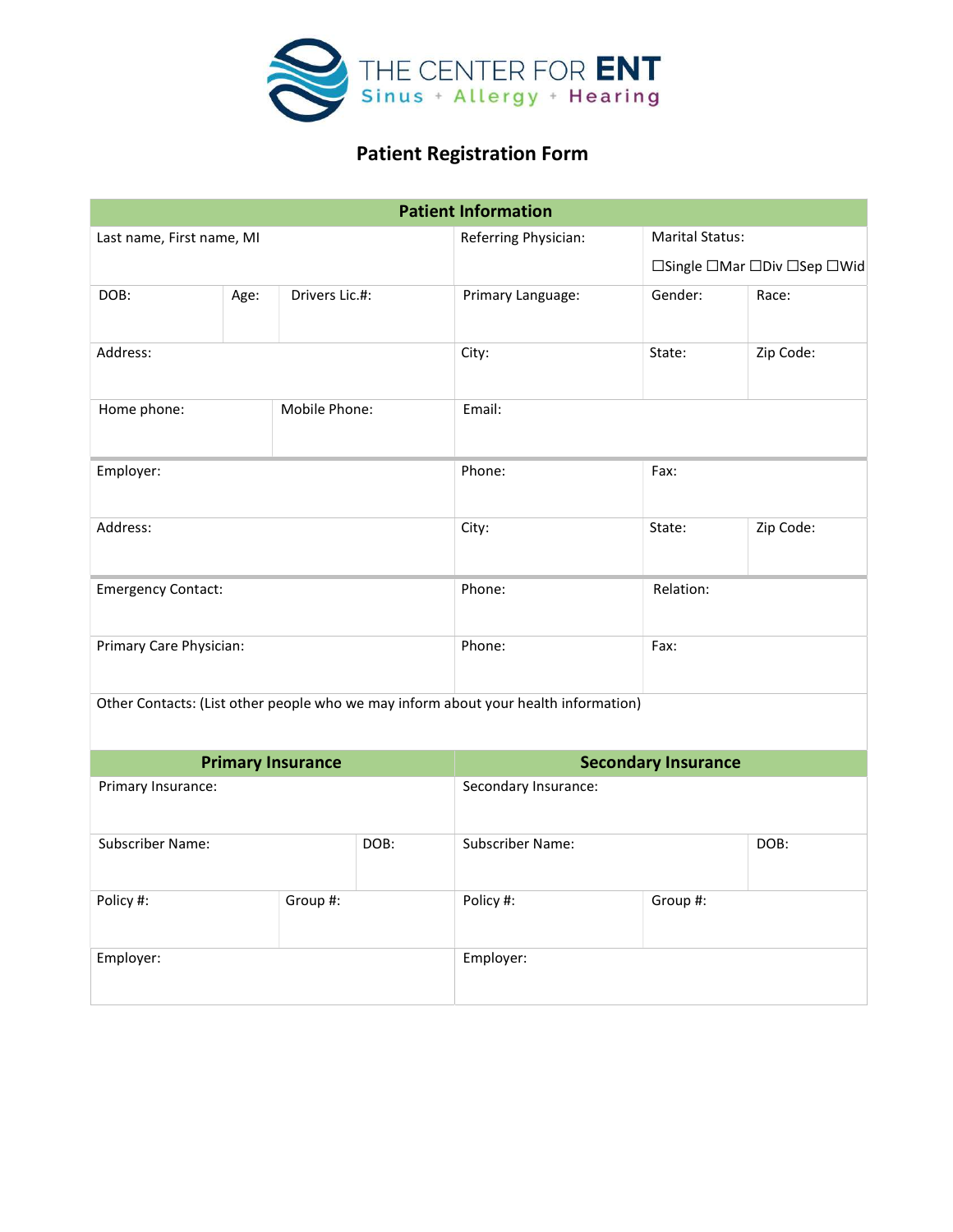| <b>Medical History</b>                                                    |              |                            |                                                                                        |                                             |                      |                         |                                         |  |
|---------------------------------------------------------------------------|--------------|----------------------------|----------------------------------------------------------------------------------------|---------------------------------------------|----------------------|-------------------------|-----------------------------------------|--|
| Last name, First name, MI                                                 |              |                            |                                                                                        |                                             |                      |                         | Date:                                   |  |
| Reason for appointment:                                                   |              |                            |                                                                                        | Height:                                     | Weight:              |                         | Pregnant?<br>$\square$ No $\square$ Yes |  |
|                                                                           |              |                            |                                                                                        |                                             |                      |                         | Breastfeeding? □No □Yes                 |  |
| <b>Current Medications:</b>                                               |              |                            |                                                                                        |                                             |                      |                         |                                         |  |
| Medication Allergies? $\Box$ No $\Box$ Yes (list medication and reaction) |              |                            |                                                                                        |                                             |                      |                         |                                         |  |
|                                                                           |              |                            |                                                                                        |                                             |                      |                         |                                         |  |
| <b>Pharmacy Name/Location:</b>                                            |              |                            |                                                                                        | Phone:                                      |                      |                         | Fax:                                    |  |
| <b>Medical History</b>                                                    |              |                            |                                                                                        |                                             |                      |                         |                                         |  |
| $\Box$ Sinusitis                                                          |              | $\Box$ Bleeding Disorder   |                                                                                        | $\Box$ Gastric Reflux (GERD)                |                      | $\Box$ Stroke           |                                         |  |
| $\Box$ Allergy/Asthma                                                     |              | $\Box$ Cancer              |                                                                                        | $\Box$ Heart Disease                        |                      | $\Box$ Thyroid Disorder |                                         |  |
| $\Box$ Hearing Loss                                                       |              | $\Box$ Diabetes            |                                                                                        |                                             | $\Box$ Hypertension  |                         | $\Box$ Other                            |  |
| Explanation:                                                              |              |                            |                                                                                        |                                             |                      |                         |                                         |  |
| <b>Surgeries</b> (include year)                                           |              |                            |                                                                                        |                                             |                      |                         |                                         |  |
|                                                                           |              |                            |                                                                                        |                                             |                      |                         |                                         |  |
| <b>Family History (Serious Illnesses)</b><br>Mother:                      |              |                            |                                                                                        | Sibling:                                    |                      |                         |                                         |  |
|                                                                           |              |                            |                                                                                        |                                             |                      |                         |                                         |  |
| Father:                                                                   |              |                            |                                                                                        | Child:                                      |                      |                         |                                         |  |
| <b>Social History</b>                                                     |              |                            |                                                                                        |                                             |                      |                         |                                         |  |
| Occupation:                                                               |              |                            | Tobacco Use: □No □Yes<br>Alcohol Use: □No □Yes<br>_packs/day _____years<br>drinks/week |                                             |                      |                         |                                         |  |
| Currently, which symptoms do you have?                                    |              |                            |                                                                                        | $\Box$ skin rash<br>$\Box$ sinus congestion |                      |                         | $\Box$ muscle/joint pain                |  |
| $\Box$ seasonal allergies                                                 |              | $\Box$ shortness of breath |                                                                                        | $\Box$ sensitivity to cold                  | $\Box$ heartburn     |                         | $\Box$ headache                         |  |
| $\Box$ cough                                                              | $\Box$ fever |                            | $\Box$ hearing loss                                                                    |                                             | $\Box$ bruise easily |                         | $\Box$ blurred vision                   |  |